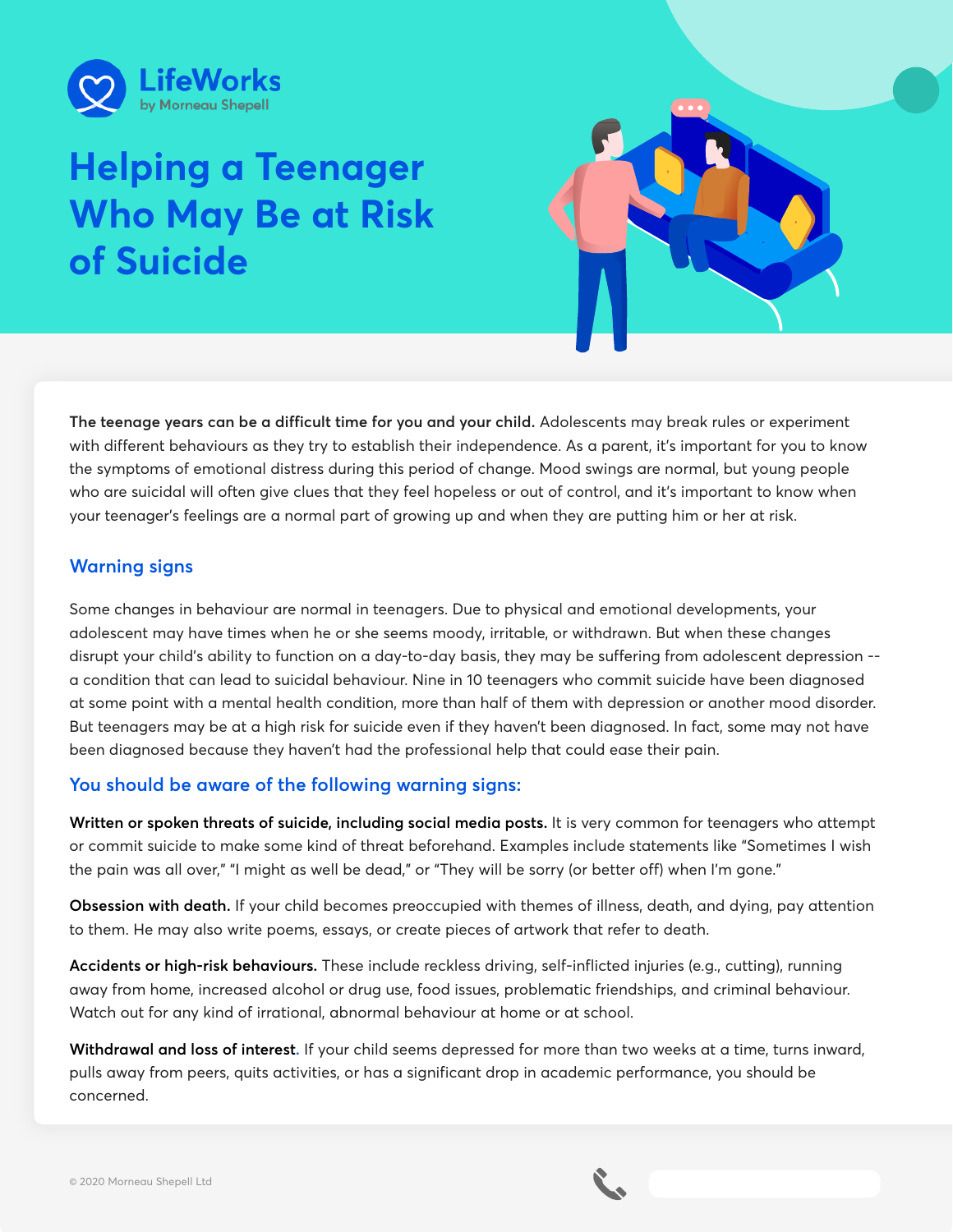

**Recent important losses or situational crises.** Your teenager may become suicidal as a result of problems or situational crises in their life. These may include divorce in the family, the break-up of a romantic relationship, being a victim of bullying or harassment, or the death of a loved one. In addition, having a family member, friend, or peer who has committed suicide increases your child's risk of suicide.

**Depression that suddenly lifts for unknown reasons.** This may indicate that your teenager has decided to commit suicide and has focused their energy on carrying through with any plans. The risk of suicide may be the greatest at this point.

**Major changes in sleep or eating patterns.** If your child looks worn and tired, can't sleep or sleeps excessively, loses their appetite, or begins overeating, they may be suffering from depression.

## **Steps to take**

**Take action right away.** Trust your instincts. If it seems like the situation may be serious, seek professional help immediately. Break a confidence if necessary; you could save your child's life.

**Talk with your teenager.** Don't be afraid to ask your child, "Are you feeling so upset that you are thinking about hurting yourself?" If the response is "Yes," take it very seriously. If he or she seems to have a definite plan, a set time, and the means to commit suicide, then it is a very high risk situation. Asking questions will not put the idea of suicide into someone's head.

**Seek immediate help from a professional.** Contact a pediatrician, mental health professional, school psychologist, school counsellor, or an emergency room immediately. Call a hotline, such as Crisis Services Canada at 1-833-456-4566.

**If you keep guns at home, store them safely or move all firearms elsewhere until the crisis has passed, the American Academy of Pediatrics advises.** Keep alcohol and medications under lock and key, too, the AAP says. Most suicides among teenagers and young adults involve guns or overdosing on drugs. Alcohol can impair a teenager's judgment. And the effects of drugs can be all the more dangerous when mixed with alcohol.

**Encourage your child not to isolate from family and friends.** Help your child see and keep in touch with the important people in their life. "It's usually better to be around other people than to be alone," the American Academy of Pediatrics says, but don't push if your child says no.

### **How do I talk with my teenager about suicide?**

Do not be afraid to talk with your teenager about suicide. Talking openly and sincerely allows your child to communicate their distress to you and can help prevent them from acting on harmful thoughts. Take the time to support and listen to your child -- showing how concerned you are and how much you care can make a real difference.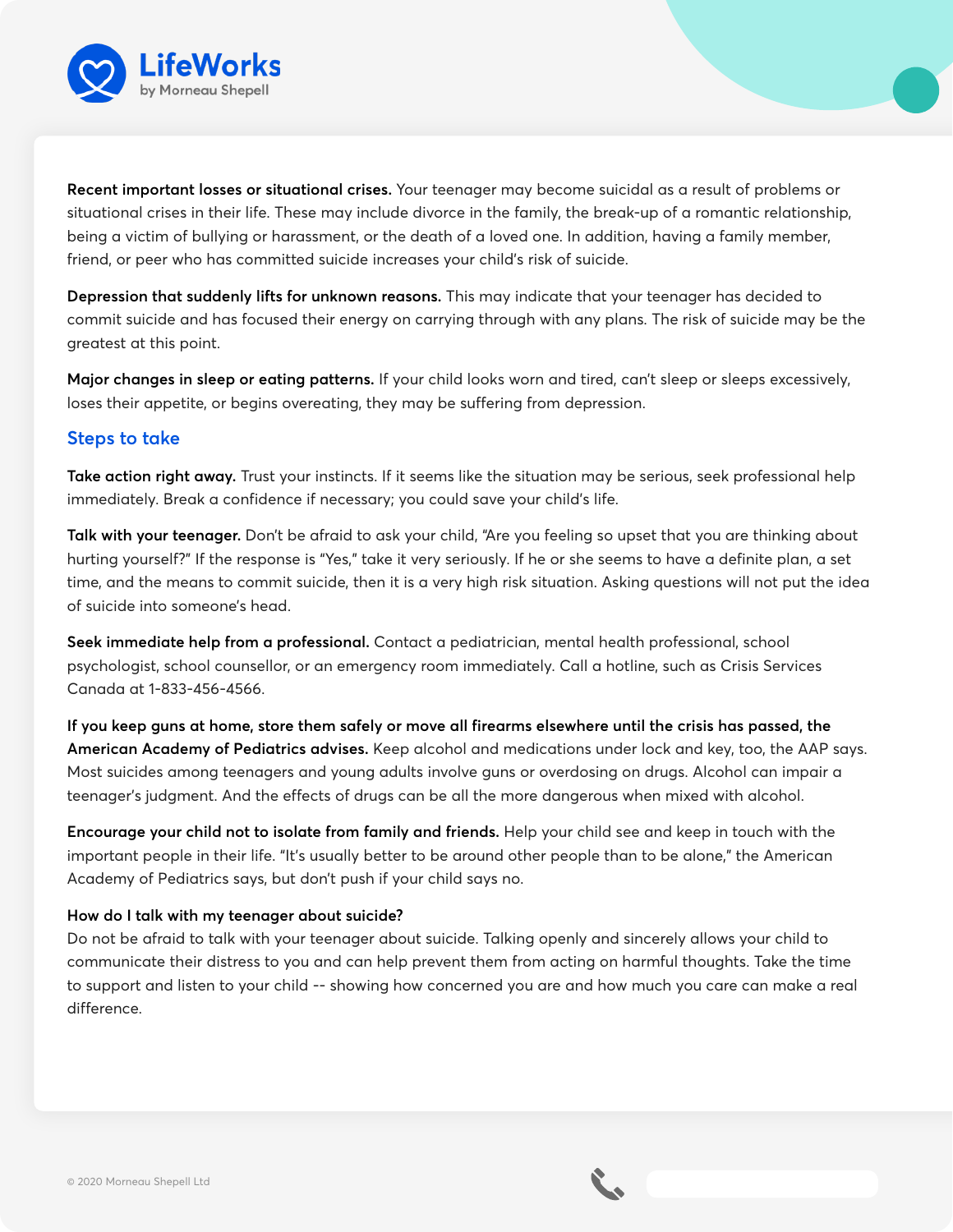

# **Here are some ways you can help your child if they are making suicidal threats or behaving in ways that are warning signs of suicide:**

**Tell your teenager that you care and are worried.** You may think your teen knows how much you love them, but reminding them can help them feel that they are not alone. The American Academy of Pediatrics suggests that you say, "Depression is an illness of the mind. Not only does it make you sadder than you've ever felt before, it takes control of your thoughts so that you can't see a way out of your sadness. I know that right now it probably seems like it will last forever. But it won't. We love you so much. Please let us get you the right help that will make your sadness go away."

**Set up a time to talk.** Pick a time when you and your teen can focus on the conversation. Minimize distractions, like the television, phone, email, or household interruptions. Let your teenager know that you want to talk because you're concerned about some of their behaviour. Make it clear that you don't intend to punish them.

**Describe what you've noticed.** Be specific. You might say, "You've seemed kind of sad over the past few weeks." Be clear about why the behaviour troubles you.

**Be willing to listen and provide support.** Listen to your teen without interrupting or judging. It's easy for emotions to get in the way, but try to stay as calm as possible while you listen. Try to see things from your teenager's point of view; they'll be more comfortable telling you the truth if you show respect for what they have to say.

**Ask concerned questions, and explain that better times are ahead.** Do not minimize your child's feelings or perceptions. While it may be difficult to listen to your child's pain, it's important to hear how they feel. Do not try to change your teenager's mood right away by making statements like "Everything is going to be fine" or "That's no big deal, you can't let something like that get you down." Statements like these can cut off the opportunity for your teen to express themself.

**Try to agree with your teen on a plan of action.** Use your conversation to begin solving the problem. What help do you need to address the problem? Would your teenager benefit from seeing a mental health counsellor or talking with another trusted adult? Together, come up with a plan to involve others who can help you find solutions. Follow through on your role in the plan of action. Going to the counsellor with your teenager, for example, is critical in showing your child that they can rely on and trust you.

**Offer hope.** Saying things like, "We're in this together," "I'll see you tomorrow," or "Give me a call later" will let your teenager know that they are not alone and that you want to share the future with them. Making plans to spend time together will keep your teenager focused on the future -- an important step toward recovery.

**Encourage your child to exercise.** Do all you can to make it possible for your child to engage in types of exercise that they enjoy. "Physical activity as simple as walking or as vigorous as pumping iron can put the brakes on mild to moderate depression," the American Academy of Pediatrics says. Exercise stimulates the release of endorphins, "a substance believed to improve mood and ease pain," the AAP adds. "Two other benefits of exercise: It distracts people from their pain and makes them feel better about themselves."